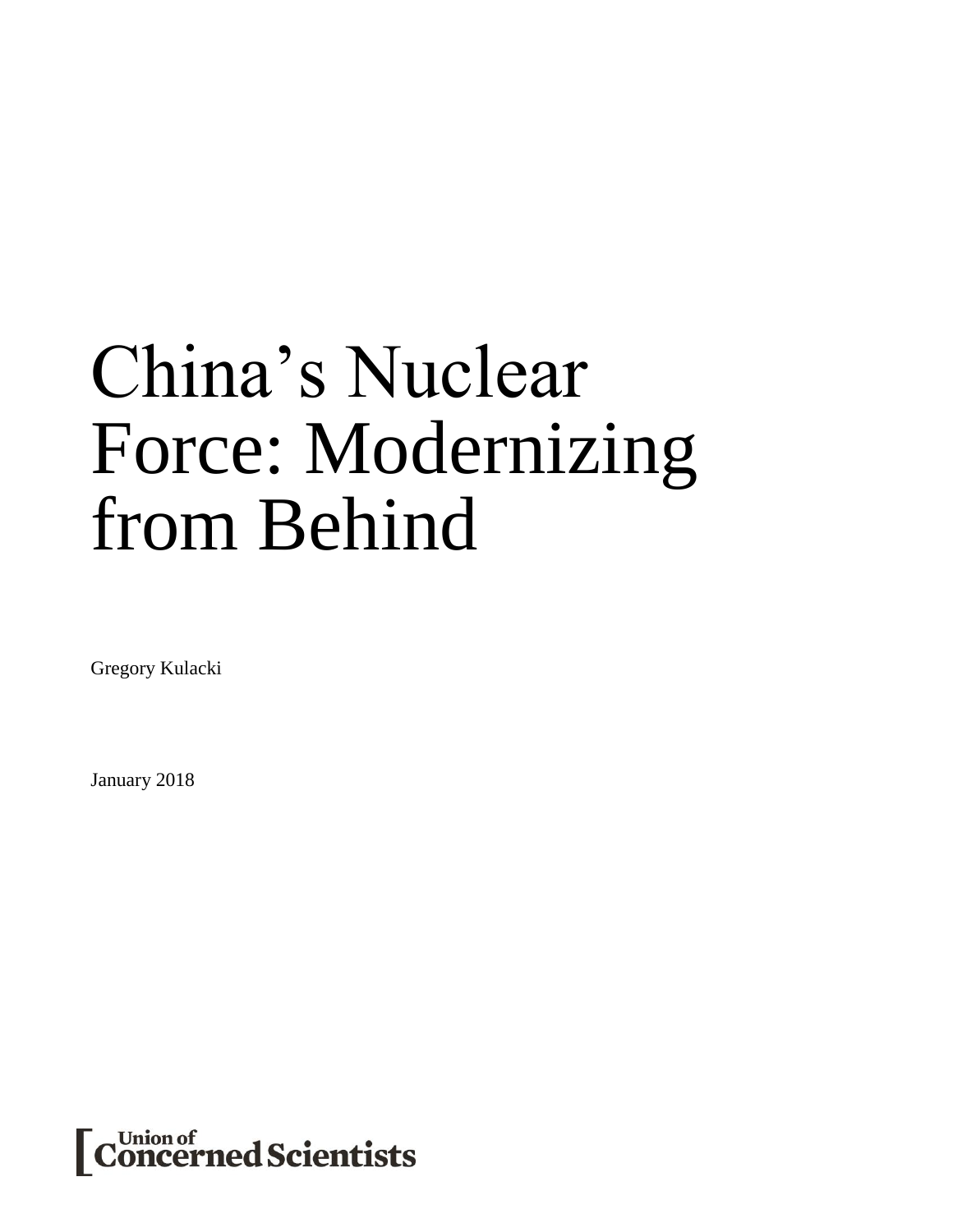© 2018 Union of Concerned Scientists All Rights Reserved

**Gregory Kulacki** is the Senior Analyst in the China Project of the Global Security Program. The Union of Concerned Scientists puts rigorous, independent science to work to solve our planet's most pressing problems. Joining with people across the country, we combine technical analysis and effective advocacy to create innovative, practical solutions for a healthy, safe, and sustainable future.

More information about UCS and the Global Security Program is available on the UCS website: *[https://www.ucsusa.org/nuclear](https://www.ucsusa.org/nuclear-weapons#.Wmjpl3lG2Ht)[weapons#.Wmjpl3lG2Ht](https://www.ucsusa.org/nuclear-weapons#.Wmjpl3lG2Ht)* .

This report is available online (in PDF format) at *[www.ucsusa.org/ChinasNuclearForce2018](http://www.ucsusa.org/ChinasNuclearForce2018)*.

#### **ACKNOWLEDGMENTS**

Organizational affiliations are listed for identification purposes only. The opinions expressed herein do not necessarily reflect those of the organizations that funded the work or the individuals who reviewed it. The Union of Concerned Scientists bears sole responsibility for the report's contents.

#### **NATIONAL HEADQUARTERS**

Two Brattle Square Cambridge, MA 02138-3780 **t** 617.547.5552 **f** 617.864.9405

#### **WASHINGTON, DC, OFFICE**

1825 K St. NW, Ste. 800 Washington, DC 20006-1232 **t** 202.223.6133 **f** 202.223.6162

#### **WEST COAST OFFICE**

500 12th St., Suite 340 Oakland, CA 94607-4087 **t** 510.843.1872 **f** 510.451.3785

#### **MIDWEST OFFICE**

One N. LaSalle St., Ste. 1904 Chicago, IL 60602-4064 **t** 312.578.1750 **f** 312.578.1751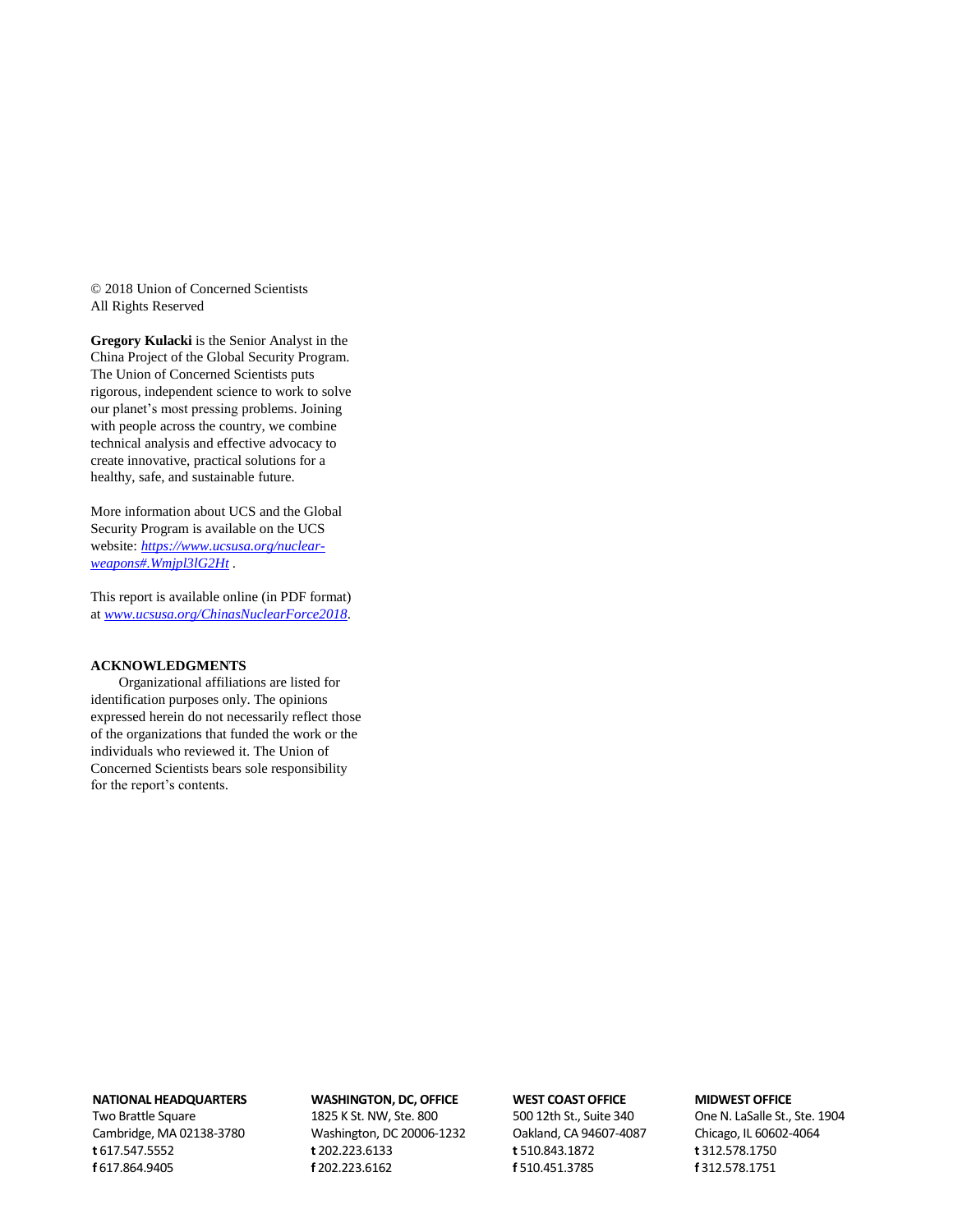# **Summary**

China's nuclear force is much smaller and far less capable than the nuclear force of the United States. China's current nuclear weapons modernization program will not change that situation, even if the United States does nothing.

China has been improving the quality and increasing the quantity of its nuclear forces since its first test of a nuclear-armed missile in 1966. The pace of these improvements has been steady but slow, especially when compared with the growth of China's economy. After a half-century of effort, China's nuclear arsenal remains smaller than the US nuclear arsenal was in 1950 (Kristensen and Norris 2013).

Creating a nuclear force requires three essential capabilities:

1. The capability to produce the fissile materials highly enriched uranium and plutonium.

2. The capability to use those materials to make warheads that are tested for reliable use as a weapon.

3. The capability to deliver these warheads to targets using missiles, airplanes or other vehicles.

Chinese capabilities in all three essential areas of nuclear weapons production lag well behind the capabilities of the United States:

1. China produced far less highly enriched uranium and plutonium than the United States.

2. China conducted far fewer nuclear weapons tests than the United States and consequently produced fewer nuclear warhead designs.

3. China has far fewer vehicles to deliver its nuclear warheads.

China's ongoing modernization program currently does not include efforts to produce more fissile materials or test new nuclear warhead designs. The only nuclear weapons-related capability China continues to improve is its delivery vehicles.

China does not currently deploy nuclear weapons on submarines or on aircraft. China's nuclear capability is concentrated in ground-based nuclear-capable missiles that are far fewer in number, and demonstrably less capable, than their US counterparts.

China's nuclear modernization program may eventually include plans to deploy a small number of submarine-launched ballistic missiles (SLBMs) and air-launched cruise missiles, but its primary focus appears to be making incremental improvements to the quality and quantity of China's ground-based ballistic missiles.

Unless the United States dramatically reduced the size of its nuclear arsenal, the limitations of China's current nuclear weapons modernization program guarantee an overwhelming US superiority in number and capability of nuclear forces.

The most effective means to allay US and allied concerns about the future size and capability of China's nuclear force are to:

- Prevent China from producing more of the fissile materials needed to make nuclear warheads.
- Prevent China from testing new nuclear warhead designs.

Both can be done using arms control agreements.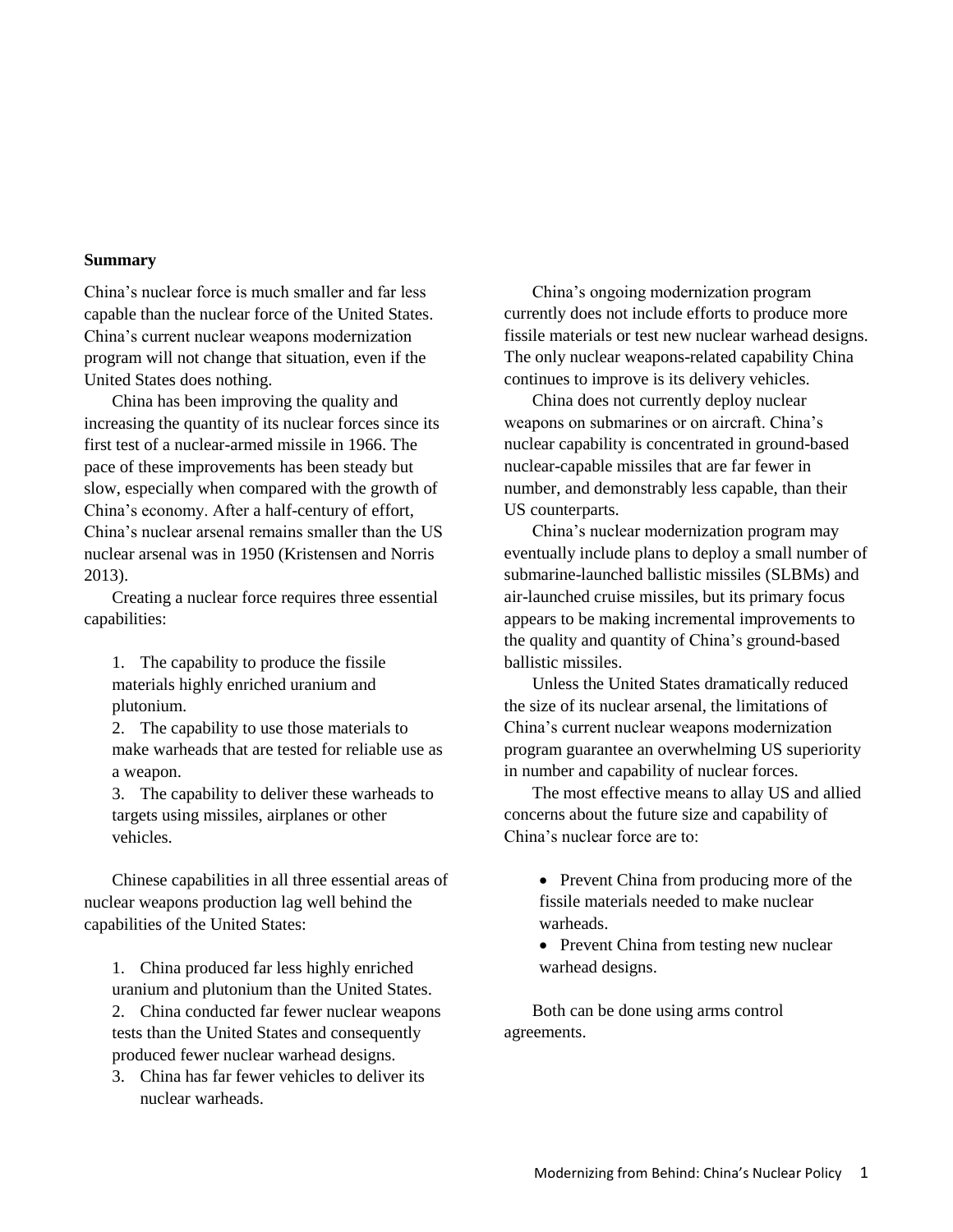# **China's Fissile Materials**

The International Panel on Fissile Materials (IPFM) estimates China has  $14 \pm 3$  tons of highly enriched uranium and  $2.9 \pm 0.6$  tons of weapon-grade plutonium (this includes the amount in current warheads and in stocks that could be used for additional warheads) (Zhang 2018). By comparison, the IPFM estimates the United States currently has 253 tons of highly enriched uranium and 38.3 tons of plutonium in or available for weapons—10 to 20 times as much (International Panel on Fissile Materials 2016).

Unlike the United States, China has not officially disclosed information about the fissile materials it produced. But the IPFM estimate is consistent with US intelligence reports as well as data compiled from official histories of China's nuclear weapons program, unofficial biographies of program personnel, and other Chinese publications and statements (Lewis 2014).

These sources indicate China halted the production of highly enriched uranium for weapons by 1987 and the production of plutonium for weapons by 1991. The facilities involved in the production of these materials were converted to civilian use and eventually decommissioned as China's nuclear industry shifted its focus from national security to economic development in accord with the comprehensive reorientation of Chinese foreign and domestic policy that began in the mid-1980s and continues today.

#### **China's Nuclear Warheads**

The number of nuclear warheads China can produce depends on the total amount of fissile material available and how much is needed for each warhead. The amount of fissile material in a nuclear warhead depends on its design.

Another important attribute of the design is the total mass of the warhead. A primary goal of a nuclear weapons program is to design nuclear warheads that are light enough to be carried long distances by ballistic missiles.

The ability to design nuclear warheads is acquired through nuclear testing. The more designers test, the greater is their ability to understand and control all the variables that go into the design, and build warheads that are small, lightweight, and use fissile material efficiently.

China conducted 45 nuclear explosive tests before it halted testing in 1996. The United States conducted 1,056 nuclear explosive tests before it stopped testing in 1992—nearly 25 times as many.

China's limited nuclear testing produced a small number of nuclear warhead designs. These warheads are believed to use a larger amount of fissile materials than US designs. One estimate, based on fallout data from a 1976 Chinese test of a warhead for its DF-5 liquid-fueled missile, indicated that warhead may have contained 7 kilograms (kg) of plutonium in the primary—a large amount compared to the US average of 4 kg (De Geer 1991). The design for the warhead China tested in its final nuclear tests in the 1990s likely uses less than 7 kg, but China may use relatively large amounts of plutonium in its designs as a way of reducing the amount of high explosives needed to ignite the weapon. Doing so would reduce the overall mass of the warhead (Lewis 2014).

Assuming China's weapons each use 4 to 6 kg of plutonium, then if the IPFM estimates of China's plutonium stocks are accurate, these numbers imply that it could produce a total of between 380 and 880 nuclear warheads. If reports that China uses more plutonium than average in its nuclear warhead designs are correct, the total could be in the low end of that range.

China's nuclear warheads are also heavier than comparable US warheads. Leaked US intelligence reports indicate the combined weight of the nuclear warhead and the re-entry vehicle for China's roadmobile long-range missile is 470kg (Gertz 2001). That is two-and-a-half times the mass of the US W88 warhead and its re-entry vehicle carried by US SLBMs, which has a comparable or larger yield (Gronlund and Wright 1992).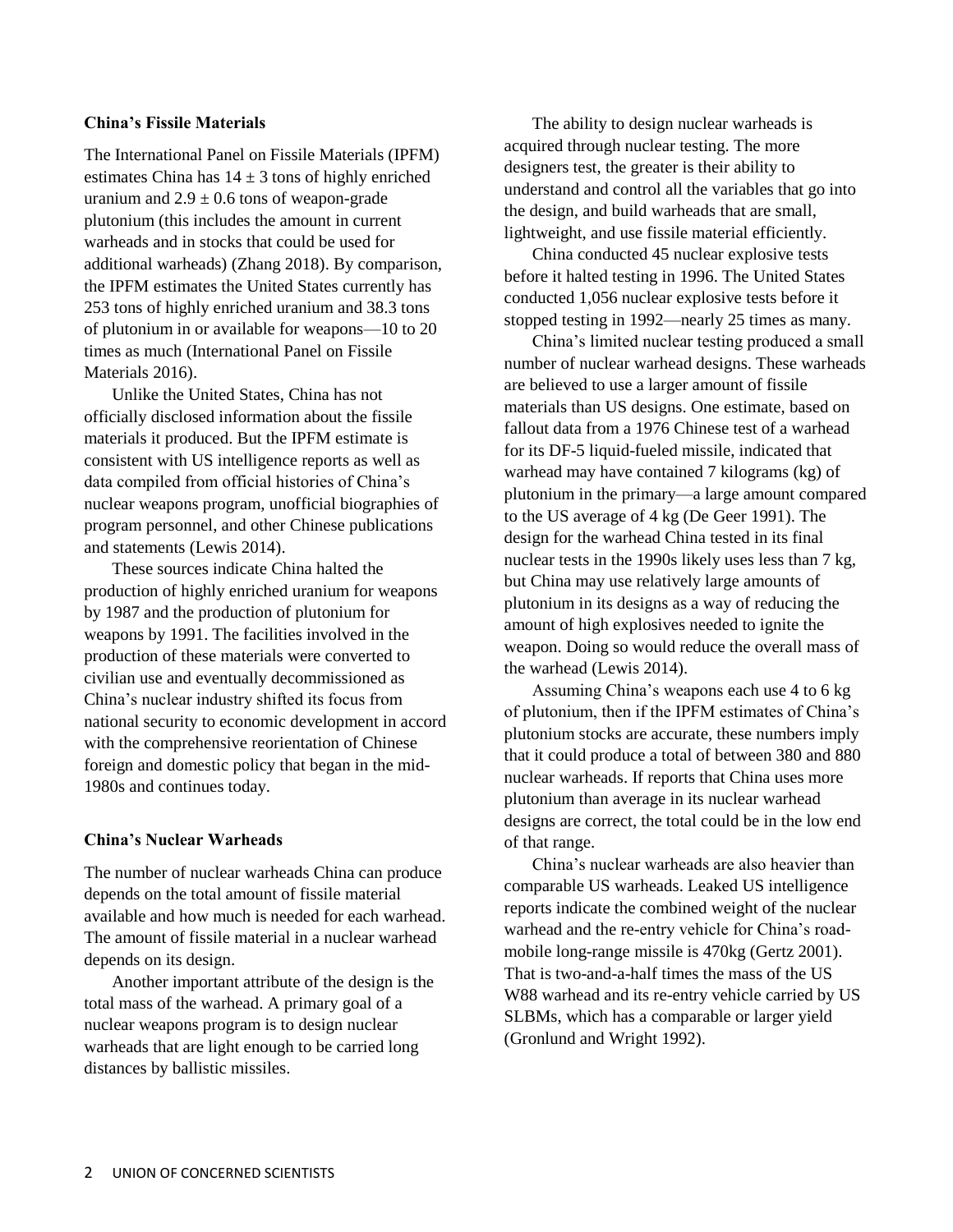| Name          | <b>Number</b> | Payload (kg)             | Propellant | Basing        | Range (km) |
|---------------|---------------|--------------------------|------------|---------------|------------|
| DF-4          | $10 - 15$     | 2,200                    | Liquid     | Transportable | 5,500      |
| $DF-5$        | $\approx$ 20  | 3,900                    | Liquid     | Silo          | 12,000     |
| DF-31         | $5 - 10$      | 700                      | Solid      | Road-Mobile   | 7,000      |
| <b>DF-31A</b> | $~\sim$ 15    | 700                      | Solid      | Road-Mobile   | 11,200     |
| DF-41         |               | <b>Under Development</b> |            |               |            |

## TABLE 1. **Chinese ICBMs**

SOURCE: NATIONAL AIR AND SPACE INTELLIGENCE CENTER (NASIC)

China has a larger stockpile (approximately 14 tons) of highly enriched uranium (HEU) than plutonium. Using HEU as the primary of a two-stage nuclear weapon can increase the mass of a warhead, which is likely why China opted to use plutonium in designing smaller and lighter warheads for its roadmobile missiles before halting testing and signing the Comprehensive Test Ban Treaty (CTBT) in 1996.

The United States has approximately 4,480 nuclear warheads in its current arsenal (deployed and reserve) (Davenport and Reif 2017). It has enough plutonium in its military stockpiles to make more than 5,000 additional warheads. As noted above, the United States also has a much larger store of HEU than China.

## **China's Delivery Vehicles**

The US Department of Defense (DOD) has identified several different types of missiles China can use to deliver its nuclear warheads.

# **INTERCONTINENTAL BALLISTIC MISSILES (ICBMS)**

China currently fields four different types of ICBMs, which are missiles with ranges of 5,500 km or greater (Table 1). DOD estimates China now has a total of 75 to 100 of these missiles (Office of the

Secretary of Defense 2017). All four can deliver Chinese nuclear warheads to targets within the sovereign territory of the United States, but only two are able to reach targets in the lower 48 states or Hawaii. A fifth Chinese ICBM is reportedly under development.

By contrast, the United States currently has 400 ICBMs. While only a small portion of China's ICBMs can carry more than one nuclear warhead, all US ICBMs were designed to carry three warheads. The Federation of American Scientists (FAS) reports that the United States currently has some 800 nuclear warheads that it could put on ICBMs (Kristensen and Norris 2017), while China may be able to deliver 83 nuclear warheads using ICBMs, a figure consistent with the DOD figure of 75 to 100. While only a portion of China's ICBMs can reach targets anywhere within the United States, all US ICBMs can reach targets anywhere within China.

#### **SUBMARINE LAUNCHED BALLISTIC MISSILES (SLBMS)**

China has produced two types of SLBMs. It currently has four ballistic missile submarines capable of carrying 12 of the later, long-range version (Table 2). An additional submarine is under construction.

When its fifth submarine is available, China may field up to 60 SLBMs. The United States has 248 SLBMs on 12 submarines. None of China's SLBMs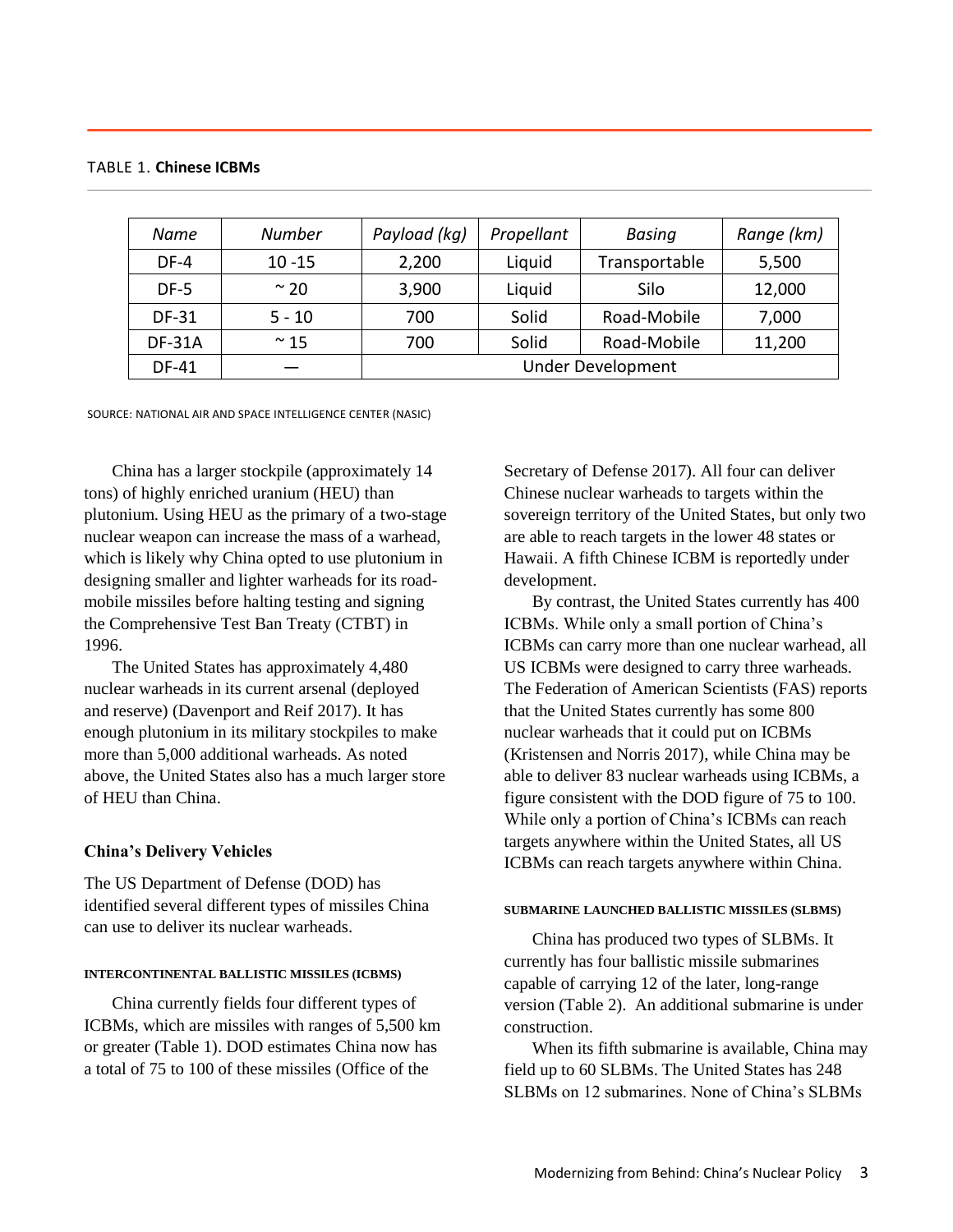# TABLE 2. **Chinese SLBMs**

| Name                                  | Payload (kq) | Range (km) | <b>Submarine Class</b> | No. of Launchers |
|---------------------------------------|--------------|------------|------------------------|------------------|
| ∽<br>$\overline{\phantom{a}}$<br>┚┕╶᠘ | 700          | 7.200      | JIN                    | 4٤               |

SOURCE: NATIONAL AIR AND SPACE INTELLIGENCE CENTER (NASIC)

can deliver more than one nuclear warhead. Each US SLBM is designed to deliver as many as 12 nuclear warheads, or a total of 2,976, although this number is limited to 1,152 by the New START treaty. Approximately 890 nuclear warheads are currently deployed on the missiles loaded on US submarines (Kristensen and Norris 2017).

US observers have been anticipating Chinese SLBM deployment for many years, but China's ballistic missile submarines have yet to begin conducting patrols. This could be because the submarines are noisy and therefore vulnerable. It could also be because China traditionally keeps its nuclear warheads separate from the missiles that deliver them. This nuclear posture, which is consistent with China's commitment to a no first-use policy, would be impossible to preserve with nuclear-armed ballistic missile submarines on patrol.

#### **INTERMEDIATE-RANGE BALLISTIC MISSILES (IRBMS)**

China has three IRBMs that can be used to deliver nuclear weapons (Table 3). The older, liquidfueled missiles are being retired when they reach the end of their service life. The two solid-fueled, roadmobile IRBMs, while having a nuclear capability,

are also important components of China's nonnuclear ballistic missile force. Estimates of the number of Chinese IRBMs assigned nuclear missions vary based on US observations of Chinese missile exercises and the content of related Chinese military publications. FAS recently estimated that China's nuclear-capable IRBMS can currently deliver approximately 80 nuclear warheads to targets in Asia, including US military bases in Japan, South Korea and Guam (Kristensen and Norris 2016).

The United States has no nuclear-armed intermediate-range ballistic missiles.

#### **NUCLEAR-CAPABLE CRUISE MISSILE**

China's bombers do not currently have a nuclear mission, although there has been some discussion about developing a nuclear mission for the Chinese Air Force in recent years. China does have two dualcapable land-attack cruise missiles—the groundlaunched CJ-10 and the air-launched CJ-20—which could be assigned nuclear missions, but neither is considered to have a nuclear mission at this time (National Air and Space Intelligence Center 2017).

China may have several hundred cruise missiles that could carry nuclear warheads to targets in Asia

| Name         | Number     | Payload (kg) | Propellant | Basing      | Range (km) |
|--------------|------------|--------------|------------|-------------|------------|
| <b>DF-21</b> | $~\sim$ 50 | 600          | Solid      | Road-Mobile | 1,750      |
| DF-26        |            |              | Solid      | Road-Mobile | 3,000      |

# TABLE 3. **Chinese IRBMs**

SOURCE: NATIONAL AIR AND SPACE INTELLIGENCE CENTER (NASIC)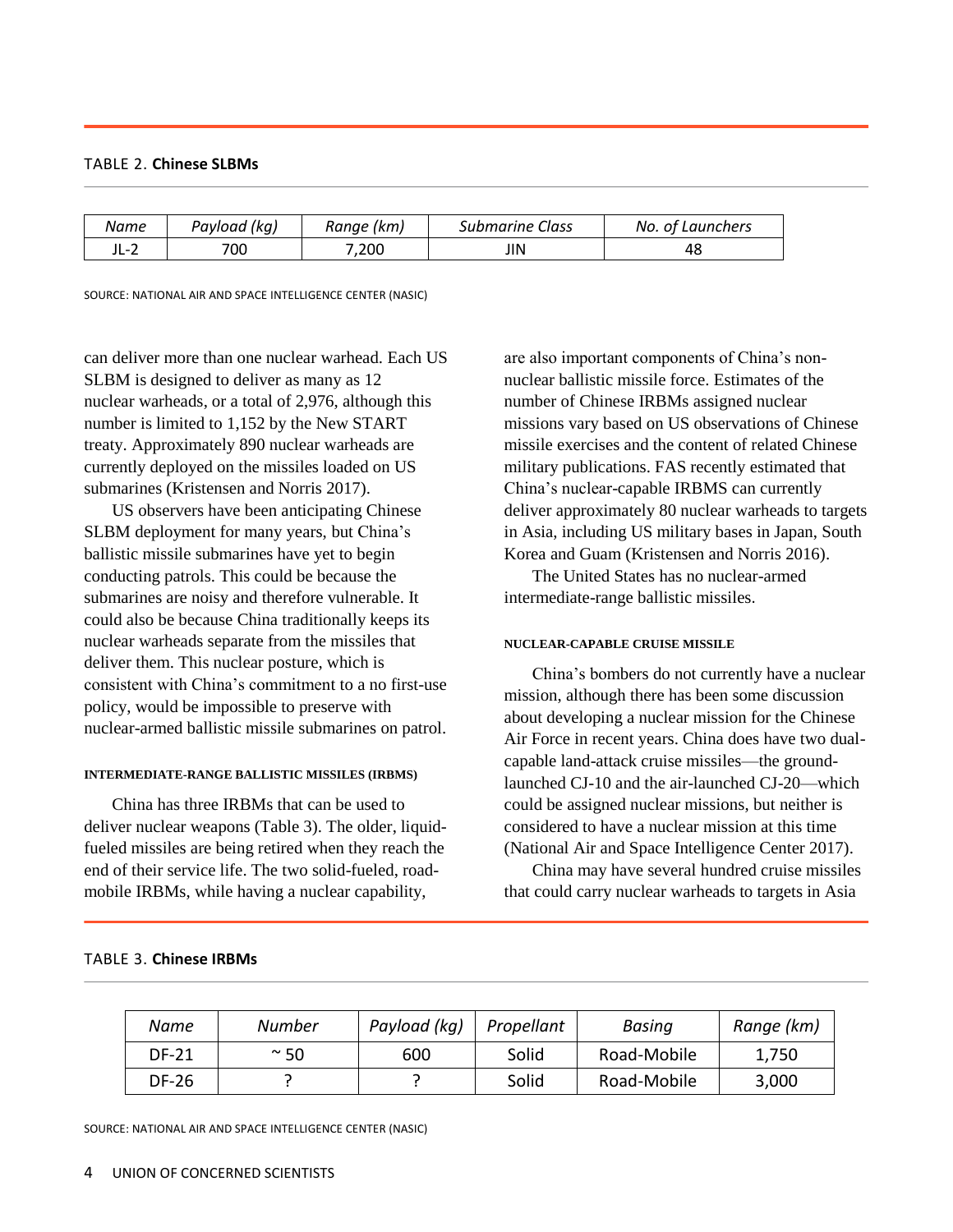(Office of the Secretary of Defense 2016). The United States can deliver 528 nuclear warheads on air-launched cruise missiles to targets within Chinese territory. China also may have an unspecified number of nuclear bombs it can deliver to targets in Asia from bombers or fighter aircraft. The United States has 1,100 nuclear bombs it can deliver to targets in China from bombers or fighter aircraft.

Comparing nuclear delivery vehicles is more difficult than comparing fissile materials or nuclear warheads. But even this rough comparison demonstrates that Chinese capabilities lag far behind those of the United States.

## **Conclusion and Implications**

China's nuclear force is less capable and much smaller than the US nuclear force. China's current nuclear modernization efforts will not change that, even if the United States does nothing.

The most effective way for the United States to restrict the growth of China's nuclear force is through diplomacy. China is unlikely to agree to restrictions on the future development of missile, aircraft, naval, cyber or satellite technologies, all of which could increase China's ability to deliver a nuclear warhead to a target. This is because these are dual-use technologies that also can be used for nonmilitary purposes or to help deliver conventional munitions.

However, two international agreements that have been under discussion for decades could, if enacted into law, permanently cap the size and limit future improvements to the capabilities of China's nuclear arsenal:

- Entry into force of the Comprehensive Test Ban Treaty (CTBT) would prohibit China from resuming nuclear explosive testing, which would inhibit China from further reducing the mass and otherwise improving the capabilities of its nuclear warheads.
- Successful negotiation and entry into force of the Fissile Material Cutoff Treaty (FMCT) would prohibit China from resuming the production of fissile materials for nuclear weapons, making it impossible for China to increase the size of its nuclear arsenal beyond what is permitted by China's current fissile material stockpile.

China has already signed the CTBT. China has also expressed support for resuming negotiations on the FMCT during discussions of possible future nuclear arms control negotiations under the auspices of the UN Conference on Disarmament.